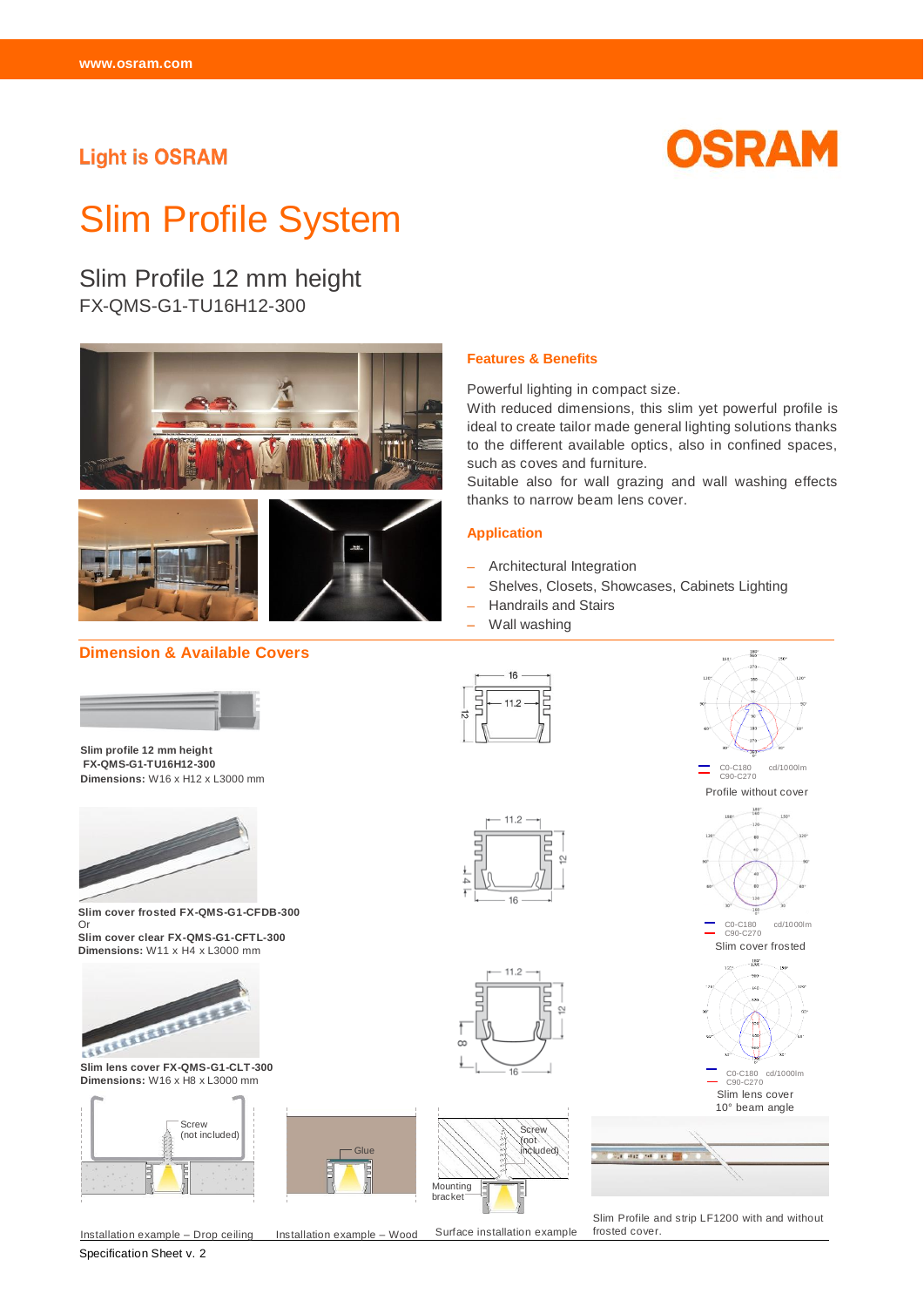## **Electrical & Output data**

|           | <b>Profile &amp; LED Strip Compatibility</b> |        |       |                          |                                    |                          |                          |                          |                          |  |  |  |  |
|-----------|----------------------------------------------|--------|-------|--------------------------|------------------------------------|--------------------------|--------------------------|--------------------------|--------------------------|--|--|--|--|
|           | <b>LED Strip White IP00</b>                  |        |       | <b>LF500</b>             | <b>LF800S</b>                      | <b>LF1200</b>            | <b>LF2000</b>            | <b>LF3000</b>            | <b>LF4000</b>            |  |  |  |  |
|           | <b>Color Temperature</b>                     |        |       |                          | Luminous Flux $(\text{Im/m})^{-1}$ |                          |                          |                          |                          |  |  |  |  |
|           | 820                                          | 2000 K | White | $\overline{\phantom{a}}$ | $\overline{\phantom{a}}$           | 700                      | 1155                     | 1750                     | $\overline{\phantom{a}}$ |  |  |  |  |
| $\bullet$ | 822                                          | 2200 K | White | 308                      | 518                                | ÷.                       | ×                        |                          | $\overline{\phantom{a}}$ |  |  |  |  |
|           | 824                                          | 2400 K | White | $\sim$                   | $\overline{\phantom{a}}$           | 840                      | 1400                     | 2100                     | $\overline{\phantom{a}}$ |  |  |  |  |
| 0         | 825                                          | 2500 K | White | 336                      | 560                                | ÷.                       |                          |                          | ٠                        |  |  |  |  |
|           | 827                                          | 2700 K | White | 336                      | 560                                | 840                      | 1400                     | 2100                     | 2625                     |  |  |  |  |
|           | 830                                          | 3000 K | White | 364                      | 560                                | 840                      | 1400                     | 2100                     | 2625                     |  |  |  |  |
|           | 835                                          | 3500 K | White | 364                      | 560                                | $\sim$                   | $\sim$                   |                          | $\overline{\phantom{a}}$ |  |  |  |  |
| C         | 840                                          | 4000 K | White | 364                      | 560                                | 840                      | 1400                     | 2100                     | 2695                     |  |  |  |  |
|           | 850                                          | 5000 K | White | $\sim$                   | $\overline{\phantom{a}}$           | 840                      | 1400                     | 2100                     | 2695                     |  |  |  |  |
|           | 865                                          | 6500 K | White | 364                      | 560                                | 840                      | 400                      | 2100                     | 2695                     |  |  |  |  |
|           | CRI 90 922                                   | 2200 K | White | 252                      | 385                                | $\sim$                   | $\sim$                   | $\sim$                   | $\overline{\phantom{a}}$ |  |  |  |  |
|           | CRI 90 927                                   | 2700 K | White | 280                      | 434                                | 770                      | 1260                     | 1890                     | ۰                        |  |  |  |  |
|           | CRI 90 930                                   | 3000 K | White | 280                      | 434                                | 840                      | 1400                     | 2100                     | $\overline{\phantom{a}}$ |  |  |  |  |
|           | CRI 90 935                                   | 3500 K | White | 308                      | 476                                | $\overline{\phantom{a}}$ |                          |                          | ٠                        |  |  |  |  |
|           | CRI 90 940                                   | 4000 K | White | 308                      | 476                                | 840                      | 1400                     | 2100                     | $\overline{\phantom{a}}$ |  |  |  |  |
|           | CRI 90 965                                   | 6500 K | White | 308                      | 476                                | ÷.                       | $\overline{\phantom{a}}$ | $\overline{\phantom{a}}$ | ٠                        |  |  |  |  |

| <b>LED Strip Special White IP00</b> |                          |                    |         | <b>LF1200</b>            | LF1200                   | <b>LF2000</b>            | <b>LF2000</b>            | LF3000    | LF3000                   | <b>LF3000</b>  |  |  |  |
|-------------------------------------|--------------------------|--------------------|---------|--------------------------|--------------------------|--------------------------|--------------------------|-----------|--------------------------|----------------|--|--|--|
|                                     |                          |                    |         | <b>SW</b>                | <b>TW</b>                | <b>SW</b>                | <b>TW</b>                | <b>SW</b> | $TW**$                   | <b>TWW</b>     |  |  |  |
|                                     | <b>Color Temperature</b> |                    |         |                          | Luminous Flux (Im/m)     |                          |                          |           |                          |                |  |  |  |
|                                     | CRI 90 930               | 3000 K             | White   | 840                      | $\overline{\phantom{a}}$ | 1400                     | $\overline{a}$           | 2100      | $\overline{\phantom{a}}$ | $\sim$         |  |  |  |
|                                     | CRI 90 940               | 4000 K             | White   | 840                      | ۰                        | 1400                     | $\overline{\phantom{a}}$ | 2100      | ۰                        | ۰              |  |  |  |
|                                     | <b>TW</b>                | $2700 -$           | Dynamic | $\overline{\phantom{a}}$ | 840                      | $\overline{a}$           | 1400                     |           | 2100                     | $\overline{a}$ |  |  |  |
|                                     |                          | 6500 K             | White   |                          |                          |                          |                          |           |                          |                |  |  |  |
|                                     | <b>TWW</b>               | 2200/2500- Dynamic |         | ۰                        |                          |                          |                          | . .       | ۰                        | 2100           |  |  |  |
|                                     |                          | 6500 K             | White   |                          | ۰                        | $\overline{\phantom{a}}$ | $\overline{\phantom{a}}$ |           |                          |                |  |  |  |

|           | <b>LED Strip Color IP00</b> |             |             | <b>LF05A2</b>            | <b>LF200C</b>            | LF05CE | LF05CA2 | LF700RGBW | LF71300RGBW              |  |  |  |
|-----------|-----------------------------|-------------|-------------|--------------------------|--------------------------|--------|---------|-----------|--------------------------|--|--|--|
|           | <b>Color Wave length</b>    |             |             |                          | Luminous Flux (Im/m)     |        |         |           |                          |  |  |  |
|           | $\mathsf{R}$                | 625         | Red         | 84                       | $\overline{\phantom{a}}$ | $\sim$ | $\sim$  | $\sim$    |                          |  |  |  |
|           | G                           | 525         | Green       | 126                      |                          | $\sim$ | ۰       | ۰         |                          |  |  |  |
|           | B                           | 467         | <b>Blue</b> | 56                       | $\overline{a}$           | $\sim$ | $\sim$  | $\sim$    | $\overline{\phantom{a}}$ |  |  |  |
|           |                             | 587         | Yellow      | 77                       | $\overline{\phantom{a}}$ |        | ۰       |           |                          |  |  |  |
|           | $\circ$                     | 602         | Orange      | 91                       | $\overline{\phantom{a}}$ | $\sim$ | $\sim$  | $\sim$    | $\overline{a}$           |  |  |  |
| $\bullet$ | <b>RGB</b>                  | <b>RGB</b>  | <b>RGB</b>  | $\overline{\phantom{a}}$ | 146                      | 126    | 329     |           |                          |  |  |  |
| $\bullet$ | <b>RGBW</b>                 | <b>RGBW</b> | <b>RGBW</b> | $\sim$                   | $\overline{\phantom{a}}$ | $\sim$ | $\sim$  | 488*      | $905*$                   |  |  |  |

\*Both channels RGB and White on

| Profile & LED Strip Compatibility (only with frosted and clear cover) |        |       |                          |                          |                          |                          |                             |                          |                             |                          |                          |  |  |
|-----------------------------------------------------------------------|--------|-------|--------------------------|--------------------------|--------------------------|--------------------------|-----------------------------|--------------------------|-----------------------------|--------------------------|--------------------------|--|--|
| <b>LED Strip White IP67</b>                                           |        |       | <b>LFP500</b>            | <b>LFP800S</b>           | <b>LFP800</b>            | <b>LFP1200</b>           | <b>LFP1200</b><br><b>SW</b> | <b>LFP2000</b>           | <b>LFP2000</b><br><b>SW</b> | LFP3000**                | <b>LFP3000</b><br>$SW**$ |  |  |
| <b>Color Temperature</b>                                              |        |       |                          |                          |                          |                          | Luminous Flux (Im/m) 1      |                          |                             |                          |                          |  |  |
| 824                                                                   | 2400 K | White | $\overline{\phantom{a}}$ | $\overline{\phantom{a}}$ | 560                      | 770                      | $\overline{\phantom{a}}$    | 1260                     | $\sim$                      | 1960                     | $\overline{\phantom{a}}$ |  |  |
| 827                                                                   | 2700 K | White | 308                      | 518                      | 560                      | 805                      | ٠                           | 1330                     |                             | 2100                     | $\overline{\phantom{a}}$ |  |  |
| 830                                                                   | 3000 K | White | 336                      | 560                      | $\overline{\phantom{a}}$ | 840                      | $\overline{\phantom{a}}$    | 1330                     | $\sim$                      | 2100                     | $\sim$                   |  |  |
| 835                                                                   | 3500 K | White | 336                      | 560                      | ٠                        | ۰                        | ٠                           | ٠                        | ٠                           | ٠                        | $\overline{\phantom{a}}$ |  |  |
| 840                                                                   | 4000 K | White | 364                      | 560                      | $\overline{\phantom{a}}$ | 840                      | $\overline{\phantom{a}}$    | 1330                     | $\sim$                      | 2100                     | $\overline{\phantom{a}}$ |  |  |
| 860                                                                   | 6000 K | White | $\overline{\phantom{a}}$ | ٠                        | ۰                        | 770                      | ٠                           | 1260                     | ٠                           | 1960                     | $\overline{\phantom{a}}$ |  |  |
| 865                                                                   | 6500 K | White | 364                      | 560                      | $\overline{\phantom{a}}$ | $\overline{\phantom{a}}$ | $\overline{\phantom{a}}$    | $\overline{\phantom{a}}$ | ٠                           | $\overline{\phantom{a}}$ | $\overline{\phantom{a}}$ |  |  |
| CRI 90 927                                                            | 2700 K | White | 252                      | 385                      | ٠                        | ٠                        | ٠                           | ٠                        | ۰                           | ٠                        | ۰                        |  |  |
| CRI 90 930                                                            | 3000 K | White | $\overline{\phantom{a}}$ | $\overline{\phantom{a}}$ | $\sim$                   | 770                      | $\overline{\phantom{a}}$    | 1260                     | $\sim$                      | 1995                     | $\overline{\phantom{a}}$ |  |  |
| CRI 90 935                                                            | 3500 K | White | 280                      | 434                      | ٠                        | ٠                        | ٠                           | ۰                        | ٠                           | ٠                        | $\overline{\phantom{a}}$ |  |  |
| <b>CRI 90 940</b>                                                     | 4000 K | White | 280                      | 434                      | $\overline{\phantom{a}}$ | 840                      | 840                         | 1330                     | 1260                        | 2100                     | 1960                     |  |  |
| CRI 90 960                                                            | 5800 K | White | $\overline{\phantom{a}}$ | $\overline{\phantom{a}}$ | ۰                        | 840                      | ٠                           | 1330                     | ٠                           | 2100                     | $\overline{\phantom{a}}$ |  |  |
| CRI 90 965                                                            | 6500 K | White | 280                      | 476                      | ۰                        | $\overline{\phantom{a}}$ | $\overline{a}$              |                          | $\overline{\phantom{a}}$    |                          | $\overline{\phantom{a}}$ |  |  |

|   | <b>LED Strip Color IP67</b> |            |            | $LFO5A-B3-P$ | <b>LFP200C</b>       | LF05CE-P | LF05CA-P |  |  |  |  |
|---|-----------------------------|------------|------------|--------------|----------------------|----------|----------|--|--|--|--|
|   | <b>Color Wave length</b>    |            |            |              | Luminous Flux (Im/m) |          |          |  |  |  |  |
|   | 467<br><b>Blue</b>          |            | 56         |              | $\sim$               |          |          |  |  |  |  |
| O | <b>RGB</b>                  | <b>RGB</b> | <b>RGB</b> |              | 146                  | 126      | 305      |  |  |  |  |

<sup>1</sup> Luminous flux comprehensive of the track's efficiency without cover (Light Output Ratio 70%).  **Note:** -39% luminous flux with frosted cover, -10 % with clear cover (estimated value), -20% with lens cover.

\*\* Only surface mounting allowed.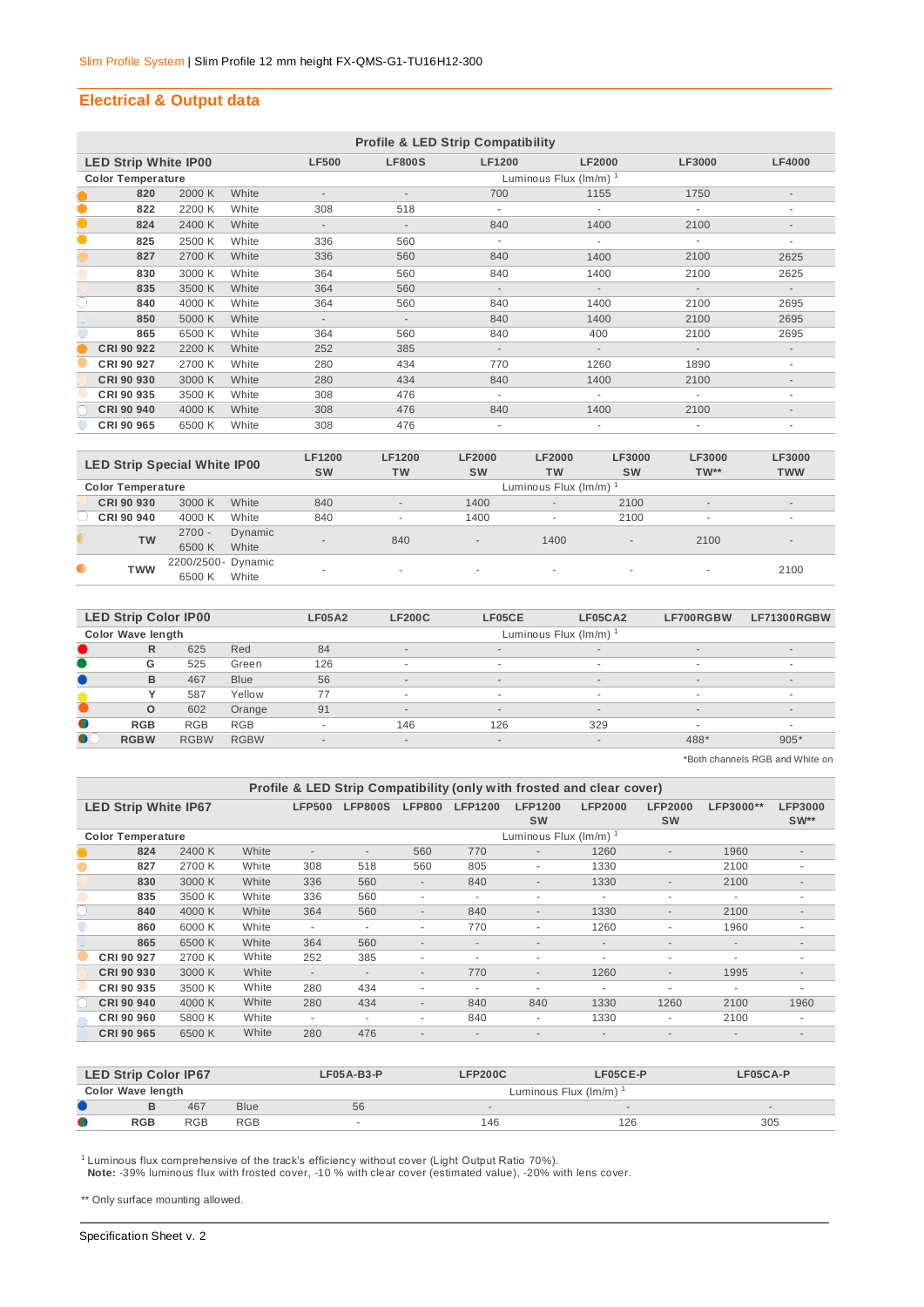## **Thermal compatibility**

| IP00 LED strip |                           | White & Special White         |                                      |                                      |                                      |               | <b>Tunable White</b>           |    |                                   |                             | Color                                               |                             |                       |
|----------------|---------------------------|-------------------------------|--------------------------------------|--------------------------------------|--------------------------------------|---------------|--------------------------------|----|-----------------------------------|-----------------------------|-----------------------------------------------------|-----------------------------|-----------------------|
|                |                           | <b>LF500</b><br><b>LF800S</b> | <b>LF1200</b><br>LF1200<br><b>SW</b> | <b>LF2000</b><br>LF2000<br><b>SW</b> | <b>LF3000</b><br>LF3000<br><b>SW</b> | <b>LF4000</b> | <b>TW</b>                      | ТW | LF1200 LF2000 LF3000<br><b>TW</b> | <b>LF3000</b><br><b>TWW</b> | <b>LF05A2</b><br>LF05CA2<br>LF05CE<br><b>LF200C</b> | <b>LF700</b><br><b>RGBW</b> | LF1300<br><b>RGBW</b> |
|                | <b>Mounting condition</b> |                               |                                      |                                      |                                      |               | Maximum Ambient Temperature °C |    |                                   |                             |                                                     |                             |                       |
| marie          | Surface mounting          | 50                            | 50                                   | 50                                   | 30                                   | 30            | 50                             | 50 | 30                                | 30                          | 50                                                  | 50                          | 45                    |
| ,,,,,,,,,      | Recessed mounting         | 50                            | 50                                   | 37                                   | 27                                   | 27            | 50                             | 35 | $\overline{\phantom{a}}$          | 25                          | 50                                                  | 50                          | 40                    |

| IP67 LED strip  |                           |                                 | Color                                               |                                    |                                    |                                       |          |  |  |
|-----------------|---------------------------|---------------------------------|-----------------------------------------------------|------------------------------------|------------------------------------|---------------------------------------|----------|--|--|
|                 |                           | <b>LFP500</b><br><b>LFP800S</b> | <b>LFP800</b><br><b>LFP1200</b><br><b>LFP1200SW</b> | <b>LFP2000</b><br><b>LFP2000SW</b> | <b>LFP3000</b><br><b>LFP3000SW</b> | LF05A-P<br>LF05CE-P<br><b>LFP200C</b> | LF05CA-P |  |  |
|                 | <b>Mounting condition</b> | Maximum Ambient Temperature °C  |                                                     |                                    |                                    |                                       |          |  |  |
| <b>Allenard</b> | Surface mounting          | 50                              | 50                                                  | 40                                 | 27                                 | 50                                    | 40       |  |  |
| man             | Recessed mounting         | 50                              | 50                                                  | 35                                 |                                    | 50                                    | 35       |  |  |

The tables report the maximum recommended ambient temperature for the Slim Profile 12 mm height in combination with IP00 and IP67 LED strips in case of<br>surface or recessed mounting condition. In these conditions the expect **Note:** the table is for application evaluation only; always ensure that Tc do not exceed the maximum allowed value. For further information contact our support service at flex-support@osram.com

## **Visibility of LED spots**

| <b>IP00 LED strip</b>                      |                                                                                                                                                                                                                                                                                                          |  | White & Special White |           | <b>Tunable White</b> | Color     |  |                      |  |
|--------------------------------------------|----------------------------------------------------------------------------------------------------------------------------------------------------------------------------------------------------------------------------------------------------------------------------------------------------------|--|-----------------------|-----------|----------------------|-----------|--|----------------------|--|
| <b>Covers</b>                              | <b>LF1200TW</b><br><b>LF05A2</b><br><b>LF1200</b><br><b>LF1200SW</b><br>LF05CA2<br><b>LF2000TW</b><br><b>LF2000</b><br><b>LF2000SW</b><br>LF05CE<br><b>LF3000TW</b><br><b>LF500</b><br><b>LF200C</b><br><b>LF800S</b><br><b>LF3000</b><br><b>LF3000SW</b><br>LF3000TWW<br>Maximum Ambient Temperature °C |  |                       |           |                      |           |  | LF700RGBW LF1300RGBW |  |
|                                            |                                                                                                                                                                                                                                                                                                          |  |                       |           |                      |           |  |                      |  |
| <b>Frosted cover</b><br>FX-QMS-G1-CFDB-300 |                                                                                                                                                                                                                                                                                                          |  |                       |           |                      | $\bullet$ |  |                      |  |
| <b>Clear Cover</b><br>FX-QMS-G1-CFTL-300   | $\bullet$                                                                                                                                                                                                                                                                                                |  | ٠                     | $\bullet$ |                      |           |  |                      |  |

| IP67 LED strip                             |               |                | White & Special White                              |                                                          |                                        | Color   |   | . |
|--------------------------------------------|---------------|----------------|----------------------------------------------------|----------------------------------------------------------|----------------------------------------|---------|---|---|
|                                            | <b>LFP500</b> | <b>LFP800S</b> | <b>LFP1200</b><br><b>LFP2000</b><br><b>LFP3000</b> | <b>LFP1200SW</b><br><b>LFP2000SW</b><br><b>LFP3000SW</b> | LF05CA-P<br>LF05CE-P<br><b>LFP200C</b> | LF05A-P | ۰ |   |
| <b>Covers</b>                              |               |                |                                                    | Maximum Ambient Temperature °C                           |                                        |         |   |   |
| <b>Frosted cover</b><br>FX-QMS-G1-CFDB-300 |               |                |                                                    |                                                          |                                        |         |   |   |
| <b>Clear Cover</b><br>FX-QMS-G1-CFTL-300   |               |                |                                                    | $\bullet$                                                | ٠                                      |         |   |   |
|                                            |               |                |                                                    |                                                          |                                        |         |   |   |

LINEARlight FLEX<sup>®</sup> LED strips in system combination with profiles and covers – Visibility of LED spots.

Front view from observing point < 1.5m,<br>size: not to scale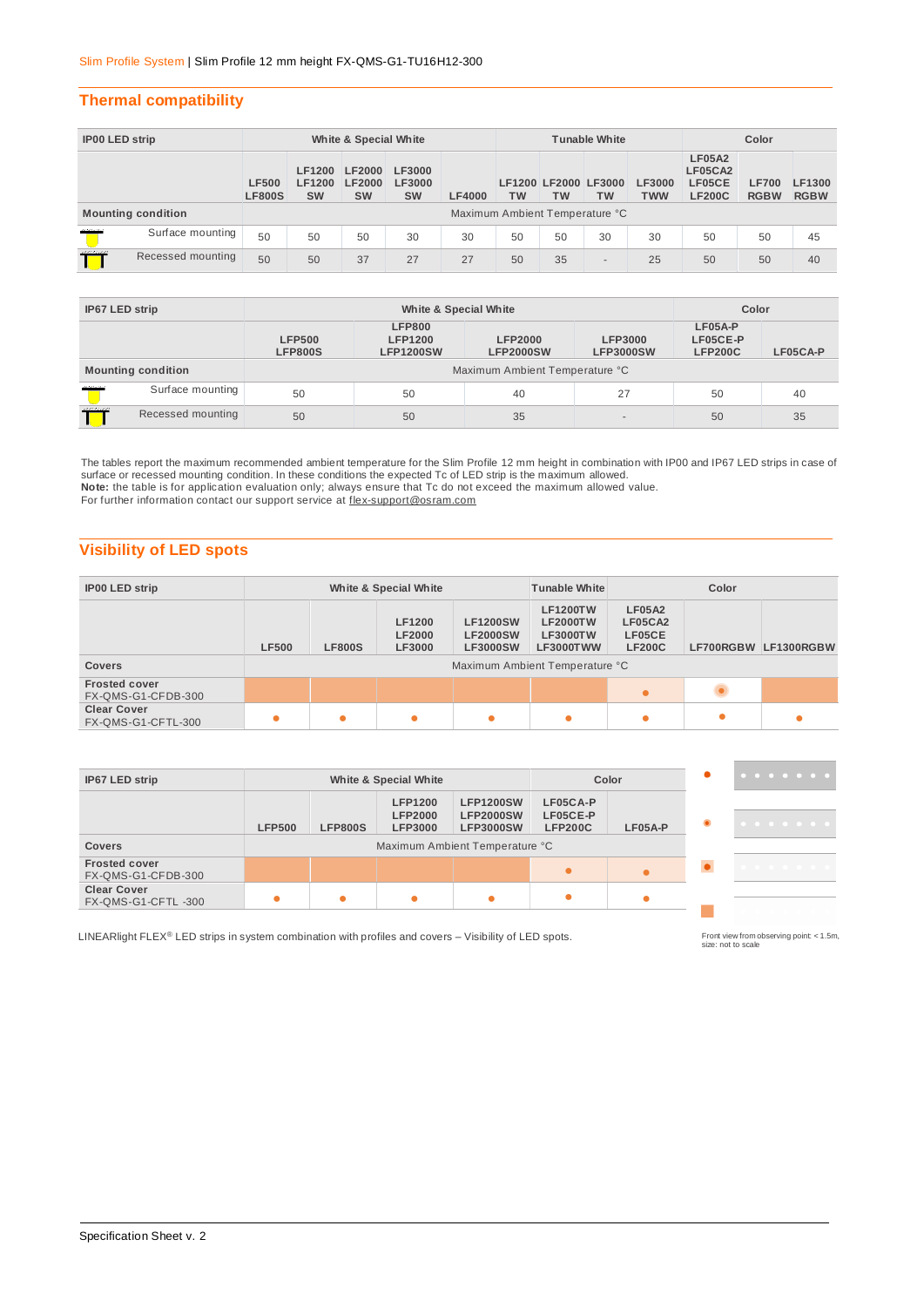#### **Technical drawings**



Slim Profile FX-QMS-G1-TU16H12-300 Order code 4052899448964





 $-16$ 

Plastic end cap with hole FX-QMS-G1-EFGH-TU16H12LS Order code 4052899999848







Slim cover frosted FX-QMS-G1-CFDB-300 Order code 4052899446991

Slim cover clear FX-QMS-G1-CFTL-300 Order code 4052899999749



Slim lens cover 10° FX-QMS-G1-CLT-300 Order code 4052899447783



Metal mounting bracket FX-QMS-G1-BMZI-DIV1 Order code 4052899446861



Possible combinations of profile and mounting bracket

## **Order Code**

| <b>Product Code</b>          | <b>Description</b>             | <b>Product number</b><br>(EAN10) | <b>Dimensions</b><br>(length x width x height) | <b>EAN Package content</b> |
|------------------------------|--------------------------------|----------------------------------|------------------------------------------------|----------------------------|
| FX-QMS-G1-TU16H12-300        | Slim Profile 12 mm height      | 4052899448964                    | 3000 x 16 x 12 mm                              | 1x Profile                 |
| FX-QMS-G1-CFTL-300           | Slim cover clear               | 4052899999749                    | $3000 \times 12 \times 4$ mm                   | 1x Cover                   |
| FX-QMS-G1-CFDB-300           | Slim cover frosted             | 4052899446991                    | $3000 \times 11 \times 4$ mm                   | 1x Cover                   |
| <b>FX-QMS-G1-CLT-300</b>     | Slim lens cover                | 4052899447783                    | 3000 x 16 x 8 mm                               | 1x Cover                   |
| FX-QMS-G1-EFGP-TU16H12LS     | End cap                        | 4052899449183                    | $16 \times 9.5 \times 12$ mm                   | 40x End cap                |
| FX-QMS-G1-EFGH-TU16H12LS     | End cap with hole              | 4052899999848                    | $16 \times 9.5 \times 12$ mm                   | 40x End cap                |
| FX-QMS-G1-BMZI-DIV1          | Mounting bracket               | 4052899446861                    | $17 \times 20 \times 9.5$ mm                   | 40x Mounting bracket       |
| <b>ADJUSTABLESLIMBRACKET</b> | Adjustable mounting<br>bracket | 4052899600010                    | $20 \times 17 \times 9.5$ mm                   | 40x Tiltable bracket       |